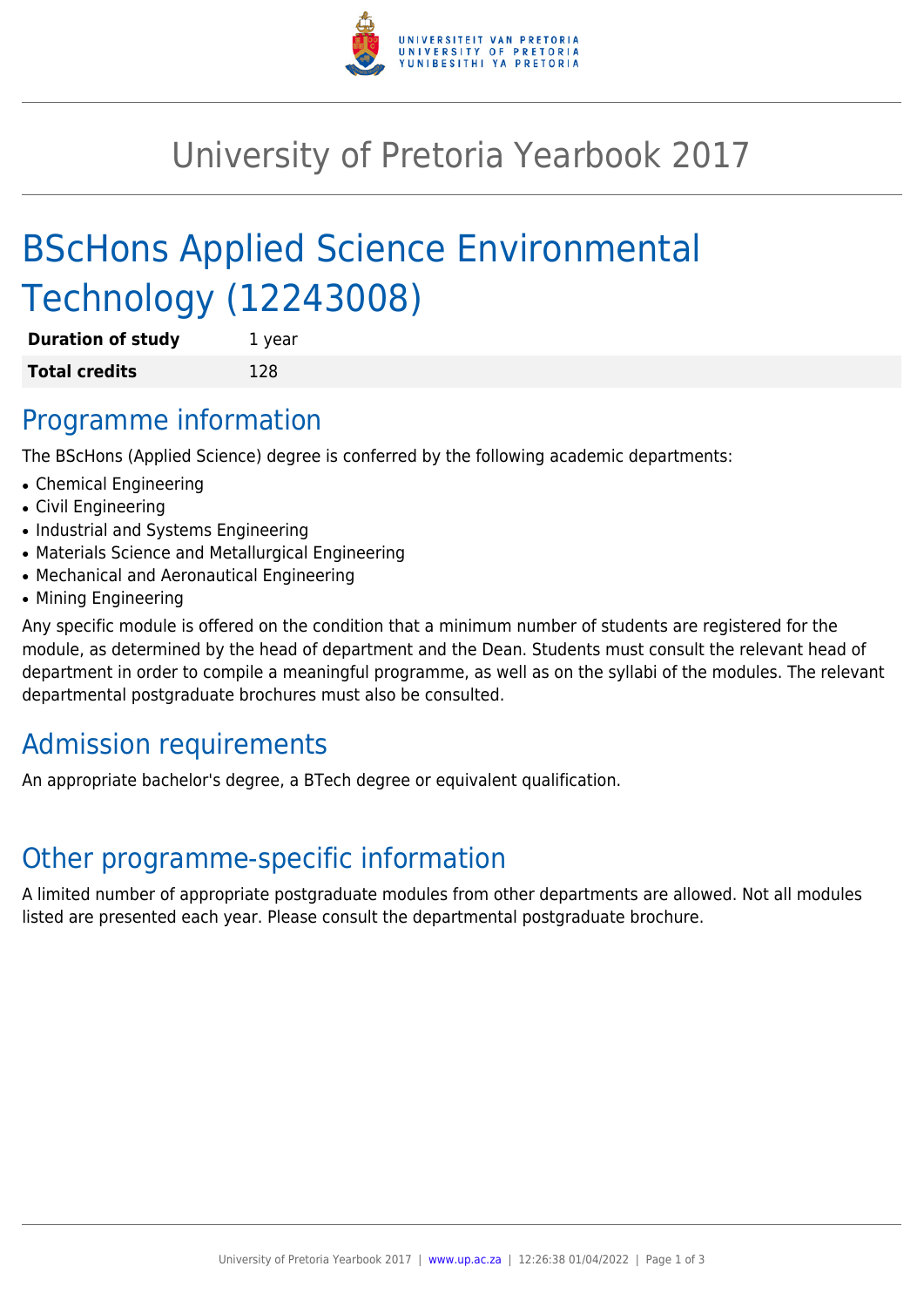

### Curriculum: Final year

**Minimum credits: 128**

### **Core modules**

#### **Air quality control 787 (CAM 787)**

| <b>Module credits</b>         | 32.00                          |
|-------------------------------|--------------------------------|
| <b>Prerequisites</b>          | No prerequisites.              |
| <b>Contact time</b>           | 32 contact hours per semester  |
| Language of tuition           | Module is presented in English |
| <b>Academic organisation</b>  | <b>Chemical Engineering</b>    |
| <b>Period of presentation</b> | Semester 1 or Semester 2       |

#### **Module content**

Air quality awareness and impacts of air pollutants. South African air pollution legislation. Meteorology and dispersion modelling. Measurement of air pollution – sampling and analysis. Equipment design of settling chambers and cyclones. Venturis and other wet cleaning equipment. Bag filters. Electrostatic precipitators. Incinerators, adsorption and absorption equipment.

#### **Principles of environmental engineering 787 (CEM 787)**

| <b>Module credits</b>         | 32.00                          |
|-------------------------------|--------------------------------|
| <b>Prerequisites</b>          | No prerequisites.              |
| <b>Contact time</b>           | 32 contact hours per semester  |
| Language of tuition           | Module is presented in English |
| <b>Academic organisation</b>  | <b>Chemical Engineering</b>    |
| <b>Period of presentation</b> | Semester 1 or Semester 2       |

#### **Module content**

Engineering principles for environmental preservation and management, pollution control, life-cycle assessment, interactions in the macro and micro-environments, global and ecological systems, social-economic factors in environmental systems, predictive models for the current and future environment, environmental engineering as the driver of economic systems.

#### **Industrial waste engineering 787 (WAI 787)**

| <b>Module credits</b>        | 32.00                          |
|------------------------------|--------------------------------|
| <b>Prerequisites</b>         | No prerequisites.              |
| <b>Contact time</b>          | 32 contact hours per semester  |
| <b>Language of tuition</b>   | Module is presented in English |
| <b>Academic organisation</b> | <b>Chemical Engineering</b>    |